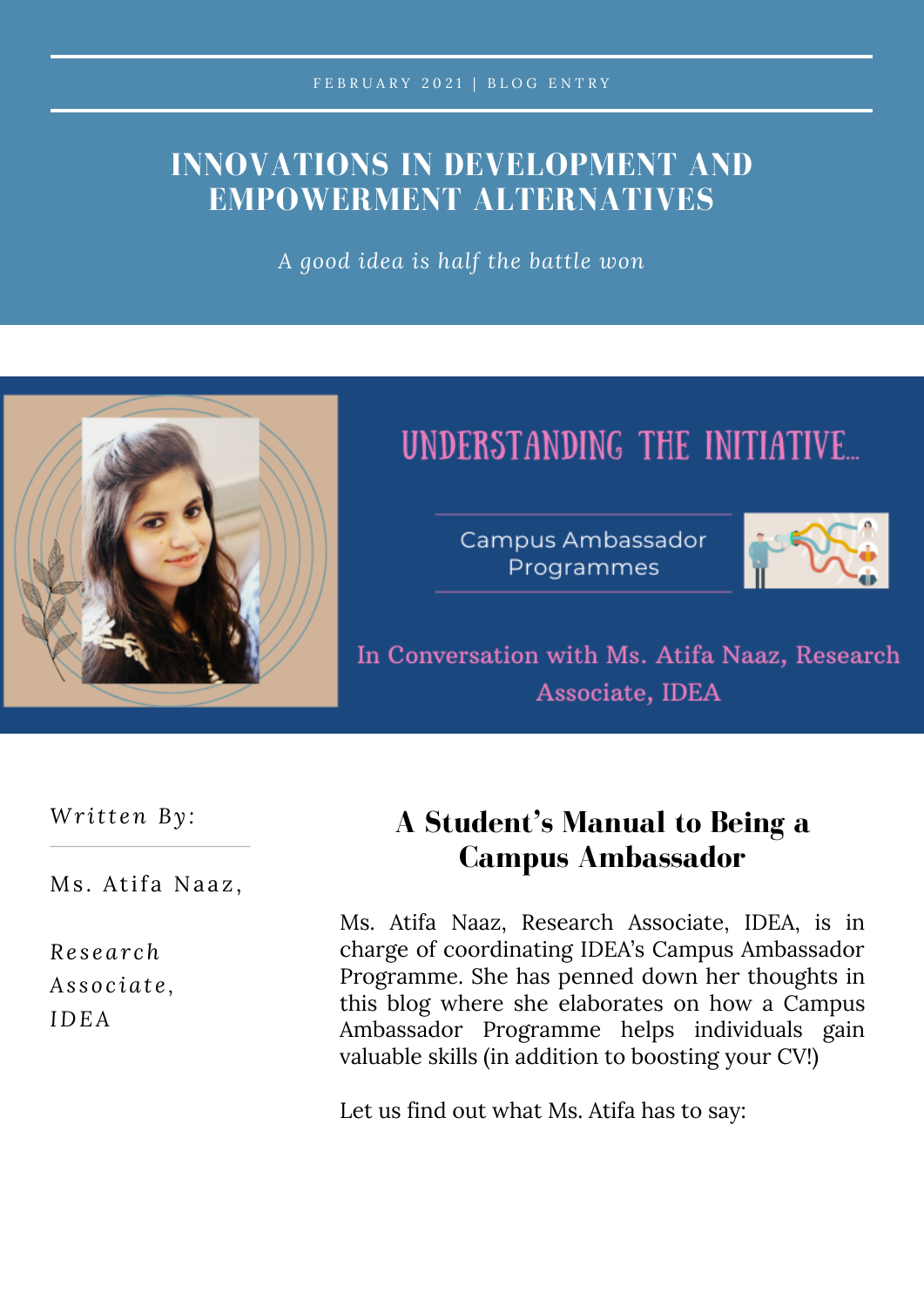### **A Student's Manual to Being a Campus Ambassador**

#### **What is a Campus Ambassador Programme?**

A Campus Ambassador Programme is a process of hiring representatives for any organisation or company from college campuses aiming at a certain campaign or promotion. The objective behind Campus Ambassador Programmes is to establish the presence of a brand among the student community by creating awareness about the vision, mission, services and products of the organisation or the Organising campaign. Thus, campus ambassadors are the messengers of an organisation in their respective colleges, they work upon strengthening the cognisance of an organisation among the student community. Giving consideration to the necessity for active participation in extracurricular activities, it has become indispensable for students to switch gears between different activities happening on their college campuses. It is, thus, crucial for students to create relationships with companies or organisations on deck for career opportunities. And what better way to learn the ropes than being a Campus Ambassador.

#### **How does being a Campus Ambassador benefit a student?**

A Campus Ambassador Programme's mechanism is beneficial for both the Student and the Organisation. Working as a committed Campus Ambassador can open up a lot of opportunities for students to acquire a new set of skills as well as improve upon the skills they already possess. Above all, being a Campus Ambassador gives you a face and a voice different from the crowd and gets you direct reach into the internal connections of a company, which ultimately develops your professional network.

While working as a Campus Ambassador, students get various opportunities to develop manifold skills, including social media marketing, communication skills, team building skills, leadership skills, presentation skills, content marketing, organizing workshops.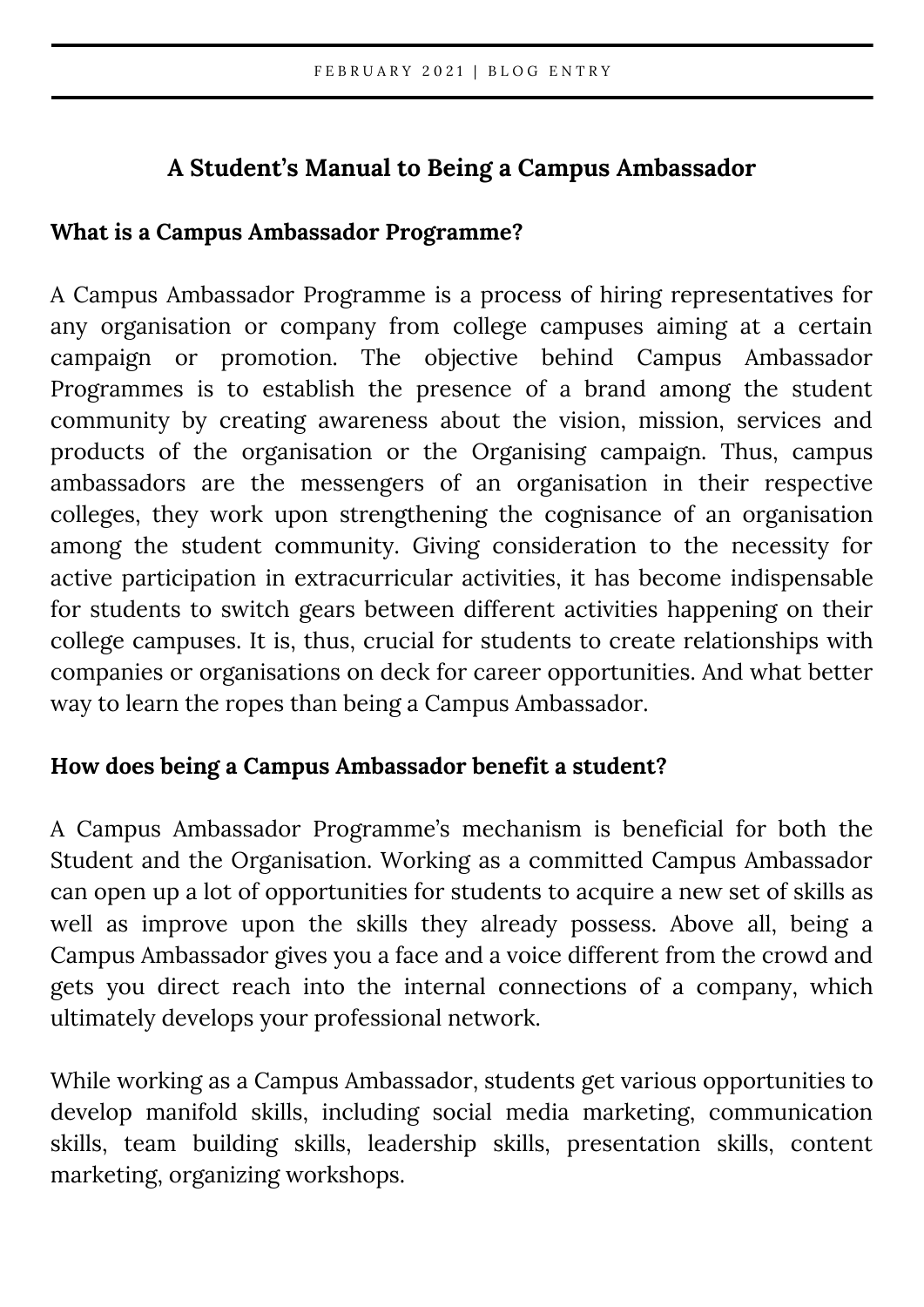The most interesting part is students can earn goodies, cash incentives, gift vouchers, and other amazing offers from the organisation, in addition to an official certificate.

#### **What are the responsibilities of a Campus Ambassador?**

After being appointed as a campus ambassador, the candidate has to actively work for the organisation as per their requirements and has to regularly present, before the organisation, a report of their progress. The activities which could be undertaken as a Campus Ambassador includes:

1. Creating awareness about the products, services and other related information pertaining to a organisation through:

- a. Social media marketing,
- b. Word of mouth publicity,
- c. Distributing pamphlets, posters, flyers, and other printed material.

2. Organising events like workshops/seminars to create a campaign for any specific purpose of the organisation or to search for candidates for any required assignment of the organisation.

3. Providing feedback to the organisation and sharing innovative ideas from the college community with the organisation for better implementation of plans.

#### **How is being a Campus Ambassador different from an internship?**

Internships are temporary employment agreements between a student and an organisation that requires different work conditions i.e. full-time, part-time or remotely working. In most cases, interns are provided with an elementary training to get their hands on the task assigned to them and build familiarity with the organisation's work environment and other necessary elements of the organisation.